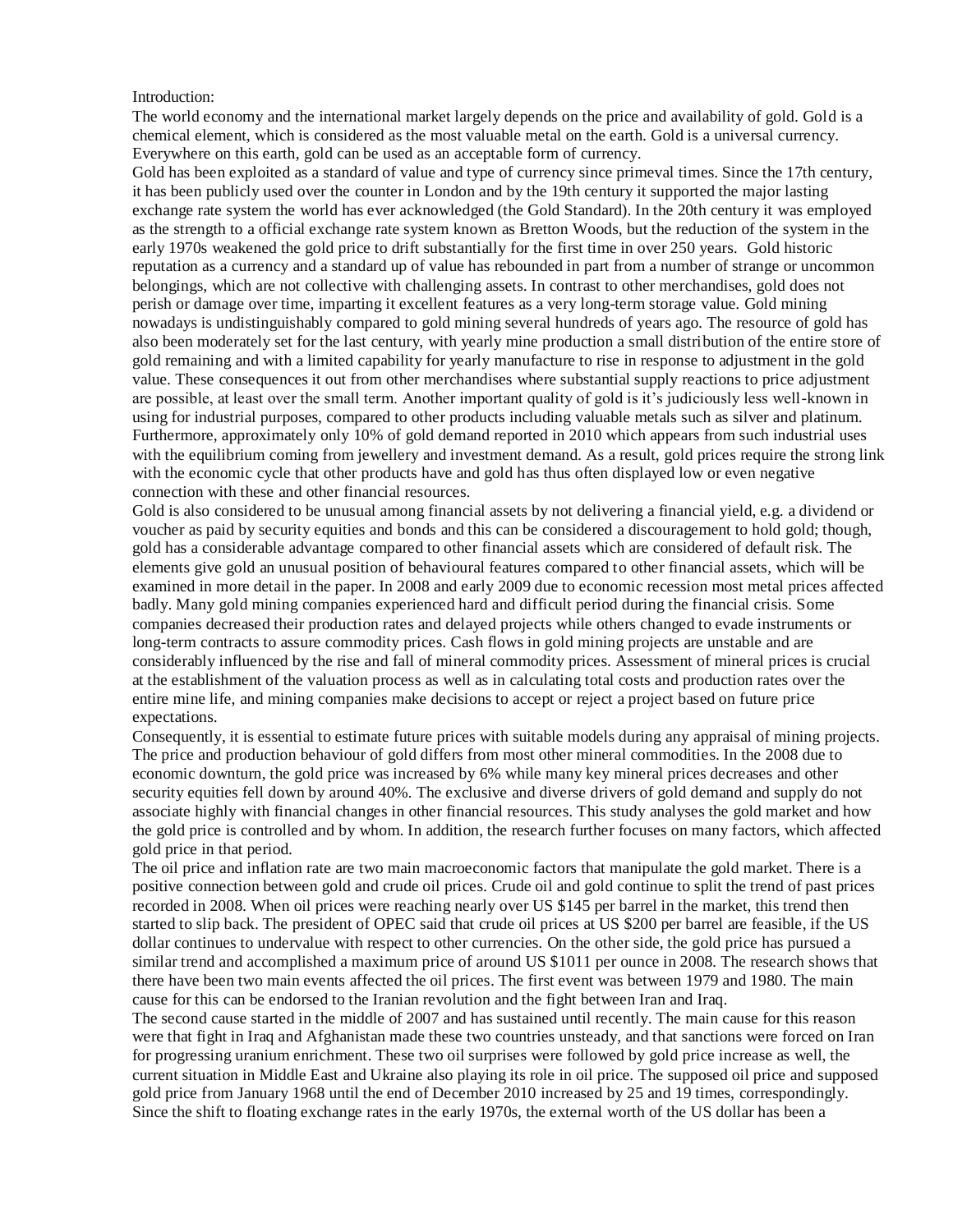importantly influence and manipulate on short-term gold price fluctuation. Many financial institutions with International Monetary Fund (IMF) have experienced this relationship.

## **Why people sell their gold?**

Gold is one of the most valuable assets that people like to own and keep for the rainy days. Since the history of mankind it has been used in making ornaments and jewellery for people. It is common in every family to have few gold made ornaments in their safe deposits, which serves both as ornaments and savings. However, still there are situations in which people are tempted or compelled to sell their gold. The main reason must be economic. Apart from the businessmen, who buy and sell gold for business purpose there are basically two main reasons for common people to sell their gold.

Most of the times people sell their gold, when they are in need of hard cash. Gold can be sold anywhere, at any time at a reasonable price. This unique property has made gold a great choice for universal currency. Whenever, people fall in need for money, they prefer to sell gold other than any assets because it can buy them more money than any other assets in particular. Therefore, it is obvious that people sell their gold in time of economic crisis. Another reason for which people sell their gold is to make more profit. Gold price is as variable as the currency exchange rates. In fact, it is the price of gold that regulates the price of cross-currency exchange. Therefore, gold prices vary. Most of the time it has an upward shift into the price graph. People often buy gold when the price becomes low and wait for the price hike; when the price of gold goes high they sell it in order to get high rate of retunes.

## **Why people invest in gold?**

The high speculation of share and equity market and the high level of risk and interest associated had made people find an alternative source for investment. One of the potential field of investments is gold market; it is a high profit earning business with low risk and interest. It can be greatly beneficial to invest in gold market based on market analysis. Gold market fluctuates reasonably though not upside down. Careful investigation and analysis of market trends can help a person earn a large profit from small investment. Therefore, people are more likely to invest in gold if they want a secure and safe process of earning profit without risking their assets. The gold market all over the world:

- London is considered to be the clearing house of Gold market
- For the prospect and prosperity, New York has been considered to the centre of future gold market
- Zurich, Switzerland is the physically important place of gold market
- Hong Kong, Istanbul, Dubai and Singapore are the four gateways of the consuming quadrapulates
- Tokyo and Mumbai are the main gold selling places for Japan and India respectively.

These markets are controlling and regulating the whole gold market of the world since they are comprising more than half of the world market. Each of the market has the capability to change or manipulate the whole market of the world substantially.

## **Price of Gold:**

The pricing of gold is a crucial matter. Since this single commodity is powerful enough for controlling international economy, trading, exchange rate, special thought should be provoked in order to make the pricing reasonable and balanced. As a universal currency gold is the index for determining exchange rate between currencies. As such is it imperative to set the price of the gold for sell and buy by the strategic planners and marketing authority of the world. The manipulation in any of the large market mentioned above can be detrimental for the world economy. It has been found that the USA market has most influence in selecting the price of the gold since it is one of the largest market of the world. However, regulatory authority monitors for the price change so that it cannot shift so quickly or unbalanced.

The price of gold has always been a matter of thought for the banks and the governments all over the world. There is no denying the fact that gold is a yard stick to measure the fiat money management and the degree to which it is being managed sound or unwell.

When the paper money is not so well managed by the government, gold becomes the pricing factor for several exchange matters. It becomes the mercury of the barometer that measures international market conditions. The price of gold is therefore a strong candidate for being manipulated by the unscrupulous market manipulators for the sake of unsettling international market and for gaining market advantages.

The gold market is one of the potential place for manipulation and conspiracy. There is no denying the fact that the nation that produces and manufactures large portion of gold in the world, has significant power of manipulation of the world economy. Therefore, it requires special monitoring and supervision to keep the gold market stable and free from unbalance.

## **The pricing mechanism of gold:**